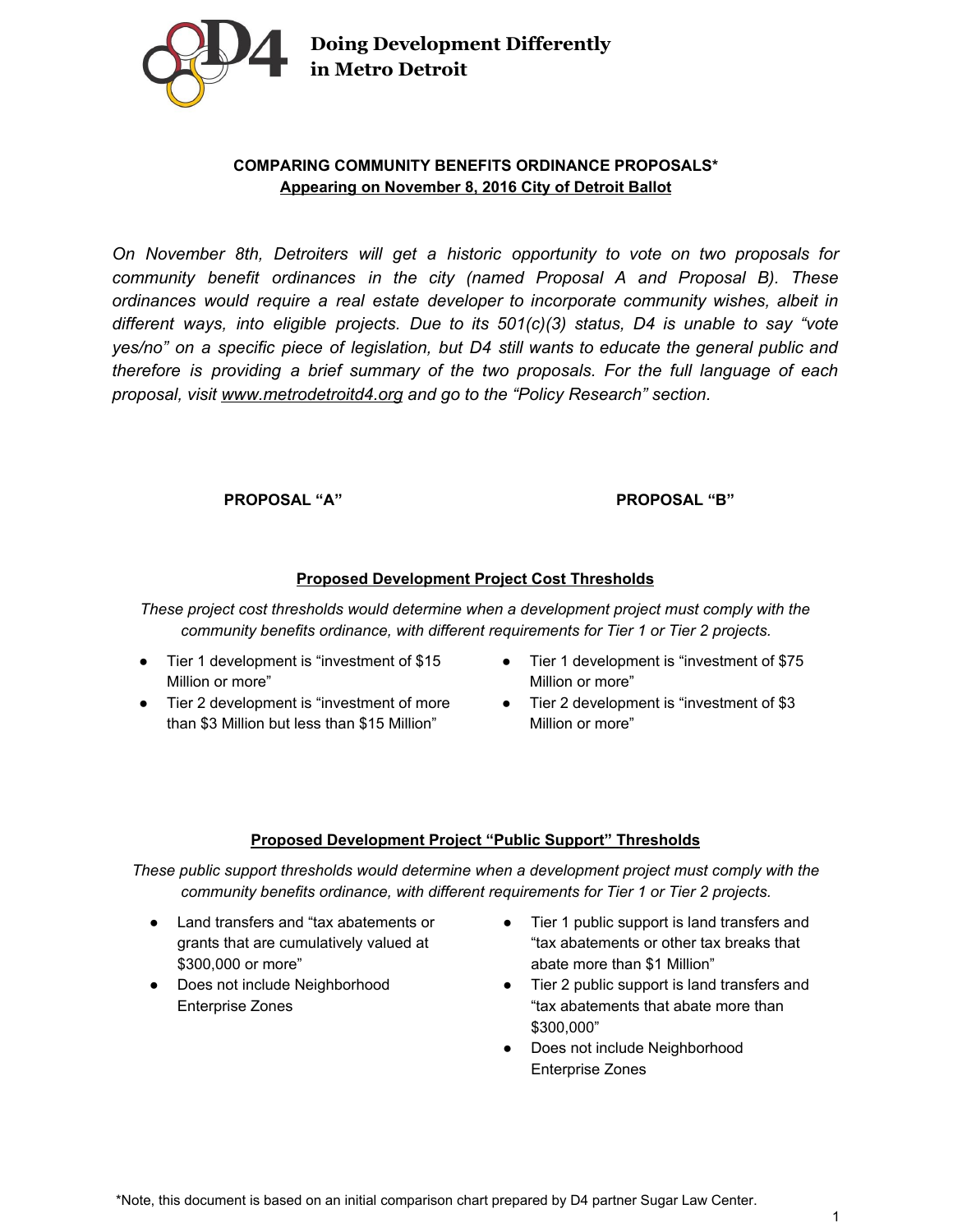### **Community Definition & Notification Process**

*The two proposed ordinances differ on how to determine what geographic area is impacted by the development project and how to notify residents within that geographic area.*

- "Host Community" means the census tract where the development project is physically located and may include adjacent census tracts
- First public meeting "called by the City Council Member or Members in whose district(s) project is located"
- "Meeting to organize Host Community Representative Organization is to be scheduled within 21 days of the date of notice to residents of the census tract(s) affected"
- "Impact Area" means area determined by the Planning Director that includes all census tracts and or census block groups where the development project is located
- "Planning Director shall hold at least one public meeting in the Impact Area"
- Notice of meeting given "no less than 10 days" before meeting and to residents "within 300 radial feet" of the project

# **Community Engagement and Host Community Makeup**

*The two proposed ordinances differ on how impacted stakeholders should be selected and engaged.*

- Developers sit at the table with "Host" Community", i.e., residents, local businesses, and nonprofit organizations (can include labor and faith-based organizations)
- Community engaged throughout development and post-development
- "Neighborhood Advisory Council" (NAC) comprised of 9 members: 4 appointed by the Planning Director, 2 chosen by the community, and 3 chosen by Council
- If Planning Director receives less than 9 nominations, additional individuals could come from outside Impact Area but within the district of the project
- Planning Director will arrange at least one meeting between NAC and Developer (City Council may facilitate additional meetings)
- Community engagement is 6 weeks or less

# **Community Benefits**

*The two proposed ordinances differ on what topics are required to be addressed during the public engagement process.*

- Parties will negotiate, and must address each of the following: "targeted benefits, low and moderate income housing, quality of life or environmental mitigations, neighborhood infrastructure and amenities, and community representation for the benefit of the Host
- "Planning Director's Community Benefits Report to City Council must include concerns raised by the Neighborhood Advisory Council"